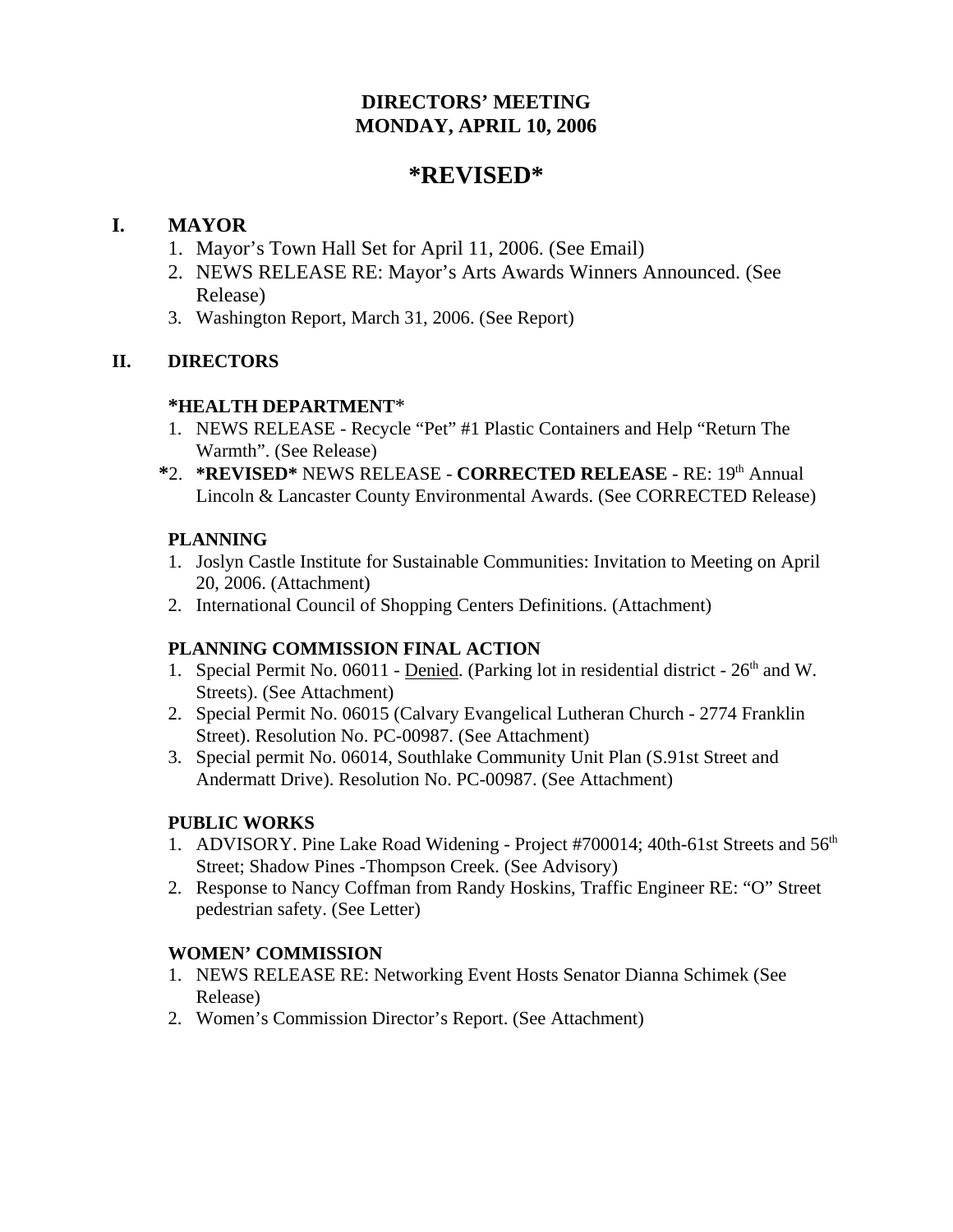## **III. CITY CLERK**

#### **IV. COUNCIL REQUESTS/CORRESPONDENCE**

### **JON CAMP**

- 1. Request to Doug Ahlberg to respond to email from Cary D. Agostino regarding air raid siren at Randolph Elementary School sound level. (Council received email)
- 2. Response to Cary D'Agostino from Doug Ahlberg RE: Randolph School warning siren sound level. (See Letter)
- 3. Email to Vice Mejer RE: Northeast Police Facility RFP. (See Email)

#### **DAN MARVIN**

1. Request to Marvin Krout, Planning Director/Michaela Hansen, Public Works & Utilities Dept./ OR Steve Henrichsen, Planning Dept. - RE: Requesting information on Annexation Agreements (RFI#2 - 04/06/06)

### **PATTE NEWMAN**

1. Email sent from Charles Stalder regarding "Concealed Weapons". (See Email)

### **V. MISCELLANEOUS**

- 1. Email from Alisha Engle RE: Opposed to Super Target store being located in the neighborhood. (See Email)
- 2. Email from Cary D'Agostino RE: Public safety siren volume. (See Email)
- 3. Letter from Nancy Russell RE: Promoting decency in Lincoln. (See Letter)
- 4. Letter from Bob Boyce RE: Participation in bike ride. (See Letter)
- 5. Email from Meylonie Schatz RE: Thank you for dealing with Fat Nappy's. (See Email)
- 6. Email from Victor E. Covalt III RE: Respect bar in the city.
- 7. Email from Stanley Oswald RE: Opposed to legislation passed on carrying guns. (See Email)
- 8. Email from Dave Brady RE: Proposed bike lanes for downtown. (See Email)
- 9. Letter from Ballew, Schneider, Covalt, Gaines & Engdahl RE: Investigator Russ Fosler and the Lincoln Police Department. (See Letter)
- 10. Letter from Ferne E. Williams RE: Opposed to Recent Approval of New Fees for Lincoln Electric System. (See Letter)
- 11. Email from Heidi Daringer and Landon Osborne RE: Property located at 1840 E Street/City Violation. (See Email)

### **VI. ADJOURNMENT**

**F:\FILES\CITYCOUN\WP\DA041006.wpd**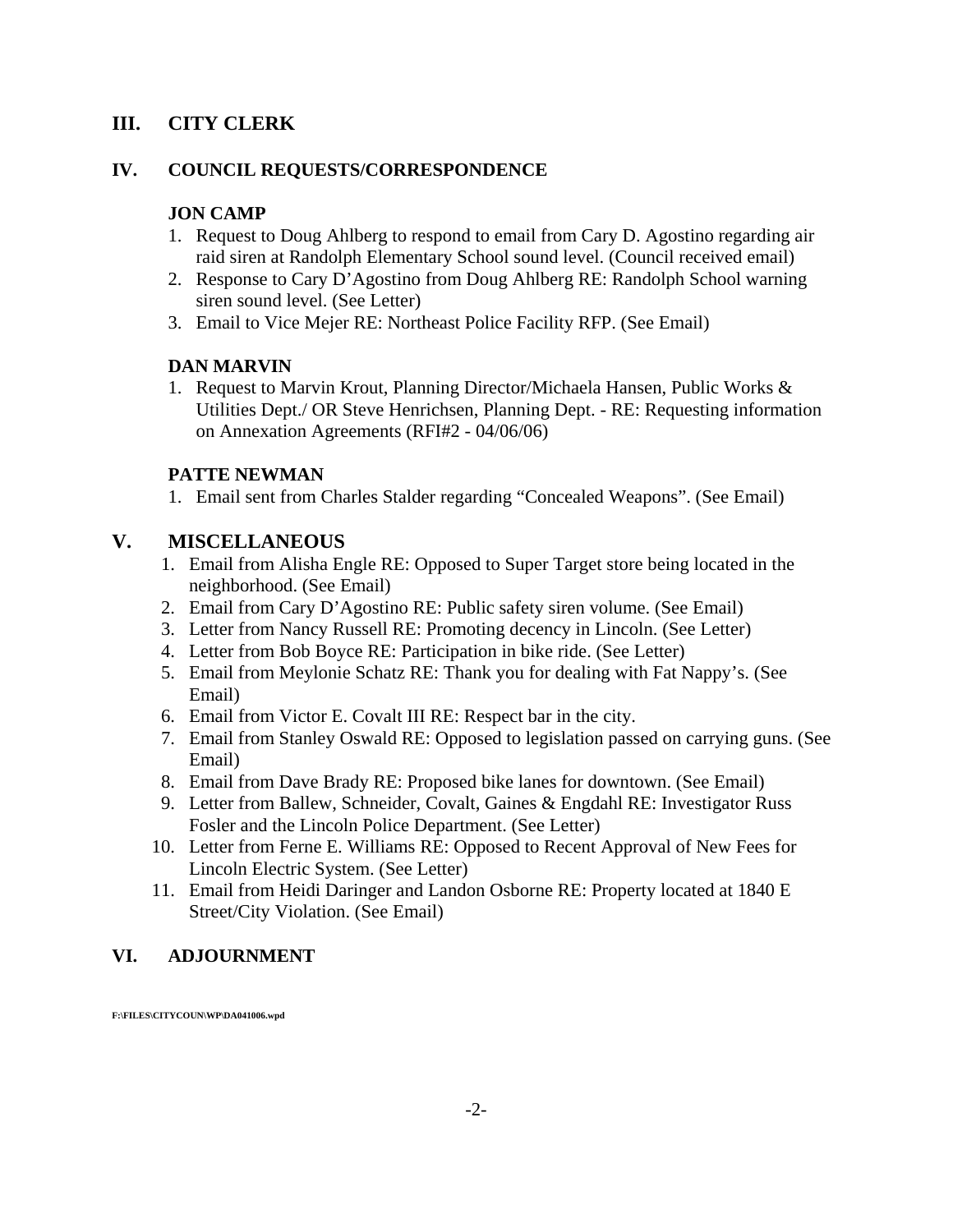### **DIRECTORS' MEETING MINUTES MONDAY, APRIL 10, 2006 COUNTY/CITY BUILDING CONFERENCE ROOM 113**

**Council Members Present:** Ken Svoboda, Chair; Patte Newman, Vice-Chair; Dan Marvin, Jonathan Cook, Robin Eschliman, Annette McRoy.

#### **Council Member Absent:** Jon Camp

**Others Present:** Mayor Coleen Seng, Mark Bowen, Ann Harrell, Darl Naumann, Mayor's Office; City Clerk Joan Ross; Dana Roper, City Attorney; Directors and Department Heads; Tammy Grammer, City Council Staff; and Coby Mach, LIBA.

#### **I. MAYOR -**

Mayor Coleen Seng reminded Council the Town Hall Meeting is tomorrow night at the Cornhusker Marriott Hotel, reception beginning at 5:30 p.m. and 6:00 p.m. to 7:00 p.m. the televised portion of the meeting.

The march that was going on this morning was huge, there were several thousand people. She knows they had a parade permit.

A follow up on the Pre-Council this morning regarding the EMS Review Committee, she heard at the end one of them thanking the people who took part in it. They really put a lot of time in it and our City staff put time in it as well as some of the other folks that were volunteering. So, she hopes that we can see some savings in all of it, she's concerned it will be costing money.

Regarding impact fees, last Friday morning the State Supreme Court put out an opinion and they affirmed the legality of impact fees. This decision resolves a contentious issue and it affirms impact fees as a method to pay for some of the infrastructure that is needed to serve new construction. In the ruling the State Supreme Court reaffirmed the District Court decision that the City of Lincoln has the authority under its Home Rule Charter to enact the impact fee ordinance. The Court decision does not solve all our shortage of funds to keep up with the demand for streets, sewer and water lines. Impact fees do not cover the full cost of new infrastructure, impact fees generate only about one-half of the actual cost of building new infrastructure. Regarding the law suit and the chance of the City might have to refund impact fees if the Home Builders had won the law suit, developers had to agree to make them an equivalent contribution and submit bonds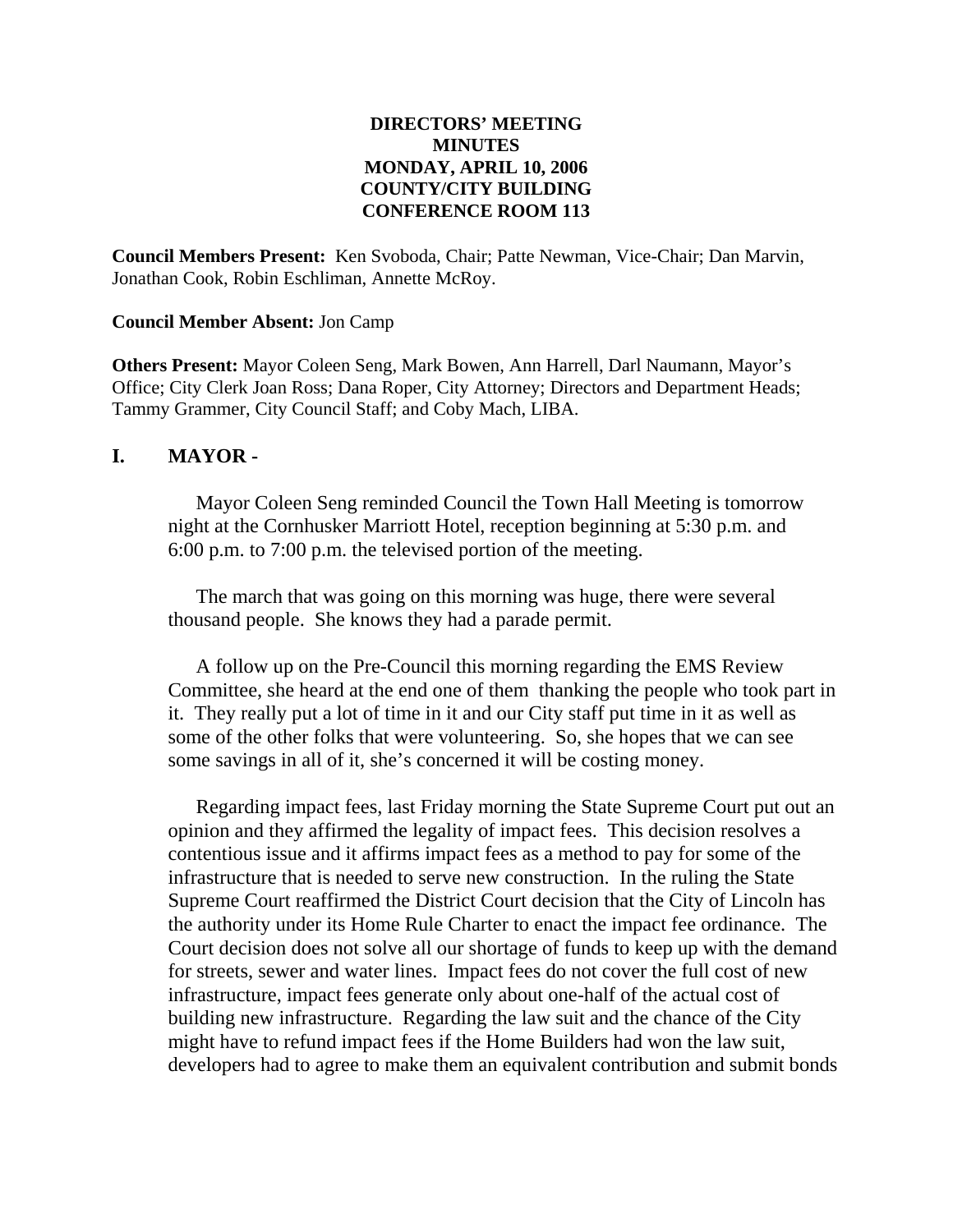to cover them. At this point, there are 20 bonds amounting to \$4.2 million. The Home Builders have 10 days to request a rehearing, they have indicated that they do not intend to seek the rehearing. As soon as the deadline passes, the City Law Department will begin the processing of releasing the bonds and then this will free up substantial revenue for developers and homebuilders and help them reduce their costs and also reduce (inaudible) step for the City. Impact fees have generated more than \$12 million toward infrastructure needs and that's far short of the total need that we have for infrastructure. That's why we have been working really hard to obtain additional revenue and we all know that infrastructure creates jobs and jobs drives the community. Last week you heard three different City departments describe how we are trying to revise a policy to make the use of the impact fees more market-oriented. She has called the Home Builders Association in an effort for us to move forward. If the home builders and developers have suggestions on other ways to improve the impact fee process, she wants them to come forward and we will discuss it with them. As you all know I have supported impact fees from the very beginning because the City needs the revenue, I'm not going to agree to reduce or (inaudible) impact fees at anytime and she's very strong on this.

Mayor Seng called on Directors. Karl Fredrickson (Public Works & Utilities Director) handed out copies of an article that was in the newspaper. Mr. Fredrickson stated Margaret Remmenga our Business Manager went to a concert and evidently heard their discussion on our Recycling Program.

Don Herz (Finance Director) stated he wanted to correct one thing that he had said at last week's Pre-Council regarding the bonds. He thinks that our (inaudible) we can if fact use bond proceeds to reimburse outstanding obligations which he had indicated that was not the case.

Mr. Cook commented about items on their Agenda today in regard to impact fees and how we will be handling the Annexation Agreements. As he understands it we still need an annexation agreement for the Volkswagen Dealership but it no longer matters what language we choose given the Supreme Courts ruling. Marvin Krout (Planning Director) stated correct. Marvin Krout stated he talked to Rick (Peo) once, he knows that Rick has received an amended version from the attorney representing both of those applicants and reviewing it. Dana Roper commented Rick (Peo) is redrafting the agreement.

1. Mayor's Town Hall Set for April 11, 2006. — [Mayor Seng reminded Council of this meeting earlier.] (See that discussion)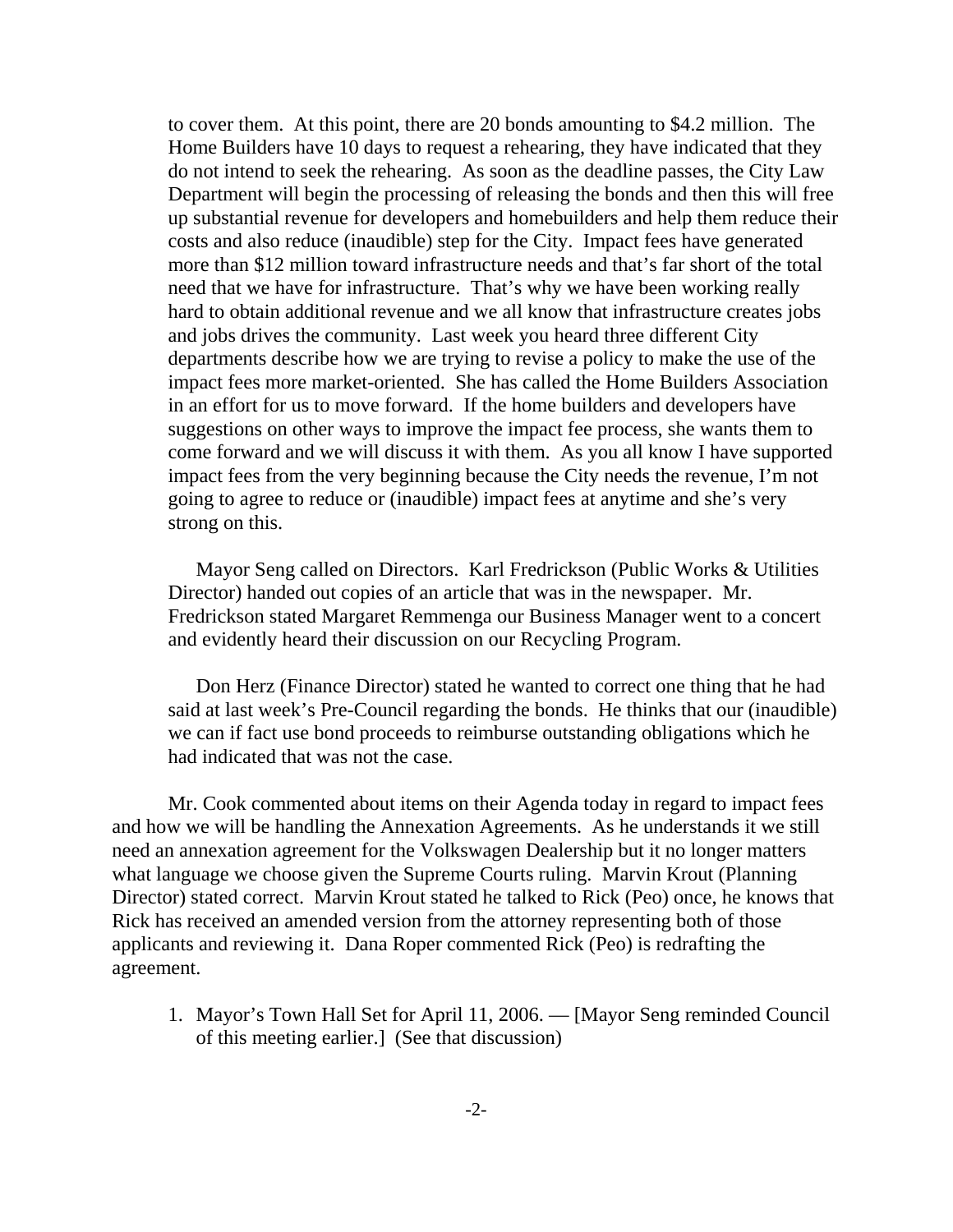- 2. NEWS RELEASE RE: Mayor's Arts Awards Winners Announced. NO **COMMENTS**
- 3. Washington Report, March 31, 2006. NO COMMENTS

## **II. DIRECTORS**

## **\*HEALTH DEPARTMENT**\*

- 1. NEWS RELEASE RE: Recycle "Pet" #1 Plastic Containers and Help "Return The Warmth". — NO COMMENTS
- **\***2. **\*REVISED\*** NEWS RELEASE **CORRECTED RELEASE**  RE: 19th Annual Lincoln & Lancaster County Environmental Awards. — NO **COMMENTS**

## **PLANNING**

- 1. E-Mail from Katie Torpy, Joslyn Castle Institute for Sustainable Communities: - RE: Invitation to Meeting on April 20, 2006. — NO COMMENTS
- 2. Memo & Material from Stephen Henrichsen RE: International Council of Shopping Centers Definitions. — NO COMMENTS

# **PLANNING COMMISSION FINAL ACTION .....**

- 1. Special Permit #06011 <u>Denied</u>. (Parking lot in residential district  $26<sup>th</sup>$  & W Streets). — NO COMMENTS
- 2. Special Permit #06015 (Calvary Evangelical Lutheran Church 2774 Franklin Street) Resolution No. PC-00986. — NO COMMENTS
- 3. Special permit #06014, Southlake Community Unit Plan (S.91st Street & Andermatt Drive) Resolution No. PC-00987. — NO COMMENTS

# **PUBLIC WORKS & UTILITIES**

1. ADVISORY- RE: Pine Lake Road Widening - Project #700014; 40th-61st Streets and 56<sup>th</sup> Street; Shadow Pines -Thompson Creek. — NO COMMENTS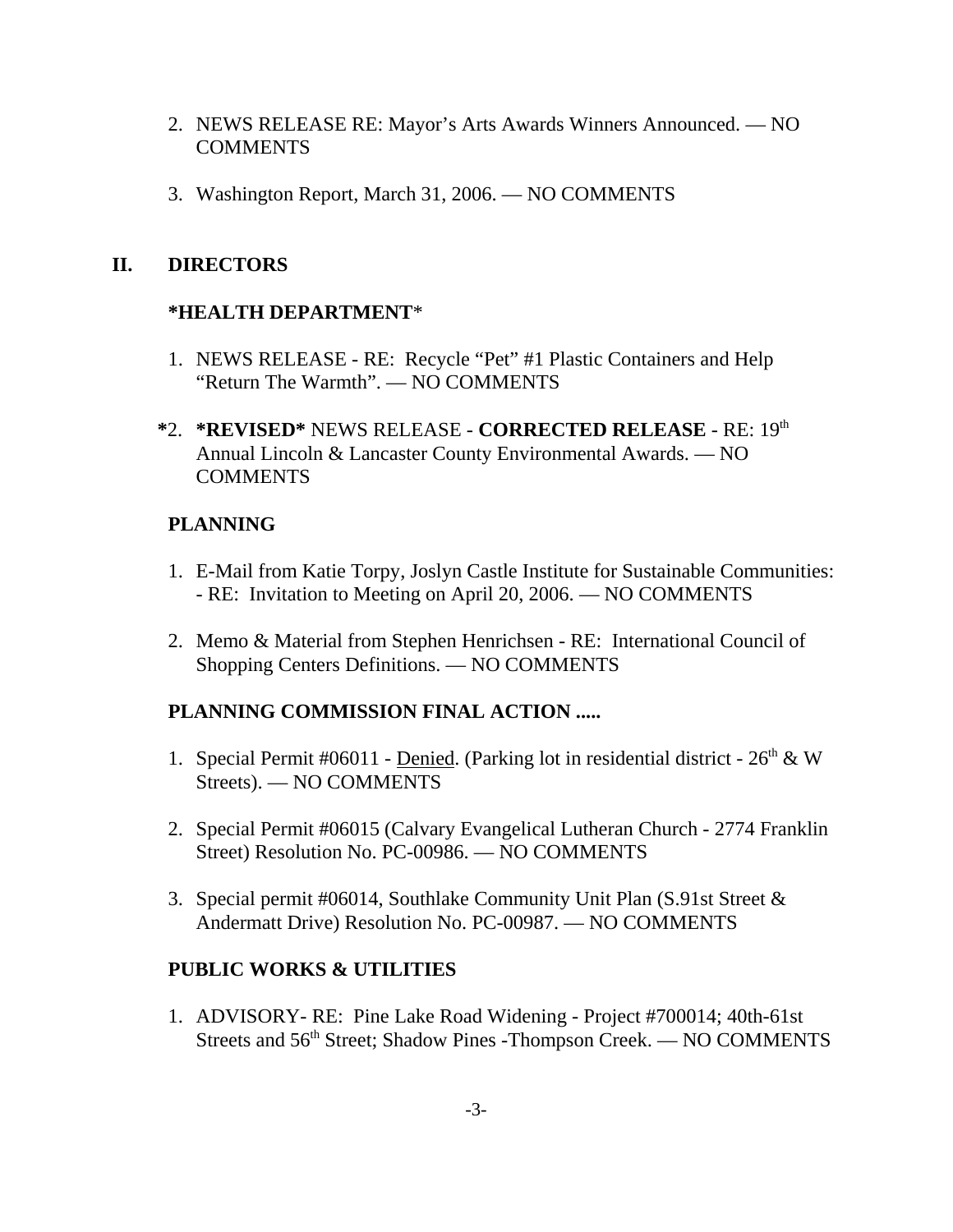2. Response from Randy Hoskins to Nancy Coffman - RE: "O" Street pedestrian safety. — NO COMMENTS

#### **WOMEN'S COMMISSION**

- 1. NEWS RELEASE RE: Networking Event Hosts Senator Dianna Schimek-WomenLINK promotes women's networking activities. — NO COMMENTS
- 2. Director's Report from Bonnie Coffey. NO COMMENTS

### **III. CITY CLERK -**

City Clerk Joan Ross stated on their Agenda today, Items 1 & 2 will be called together. *[#1, Application of RPM Brothers Inc. dba Overland Station for a Class C* liquor license at 2805 NW. 48<sup>th</sup> Street.; and #2, Manager application of Paul *Meyer for RPM Brothers Inc. dba Overland Station at 2805 NW. 48th Street.]* 

Items 5, 6, 7, & 8 will be called together. *[See Formal Council Agenda of April 10th for descriptions of these items.]* 

Items 9, 10, 11, & 12 will be called together. *[See Formal Council Agenda of April 10th for descriptions of these items.]* 

What about Items 13 & 14 on the public markets? Mr. Svoboda stated they are two separate public markets, call them separate. Noting, he has an amendment #1 for Item 13. He was asked to do this by the Haymarket Development President and he's on their board, the vendors have asked the Haymarket Development to extend it to the first week of November as well but the contract reads to the  $28<sup>th</sup>$ . They have not acted on it, not until the  $17<sup>th</sup>$  and so he asked for the amendment just to be drawn so that we can give them the ability to extend it to November  $4<sup>th</sup>$ . Mr. Svoboda noted he will give City Clerk Joan Ross a copy of it as well. Mr. Svoboda mentioned that they will just have to notify the City that they're extending it to the 4<sup>th</sup>. [#13, 06-54, Approving a contract between the City and *Lincoln Haymarket Development Corp. to operate and regulate a Saturday public market in the Haymarket area,*  $7<sup>th</sup>$  Street from P to Q Streets and P Street from  $7<sup>th</sup>$ *to 8th Streets.; and #14, 06-55, Approving a contract between the City and Downtown Lincoln Association to operate and regulate a mid-week public market in the area located at 12<sup>th</sup> Street from Q to R Street and R Street from 12<sup>th</sup> to 13<sup>th</sup> Streets from June 6, 2006 through June 27, 2006.]*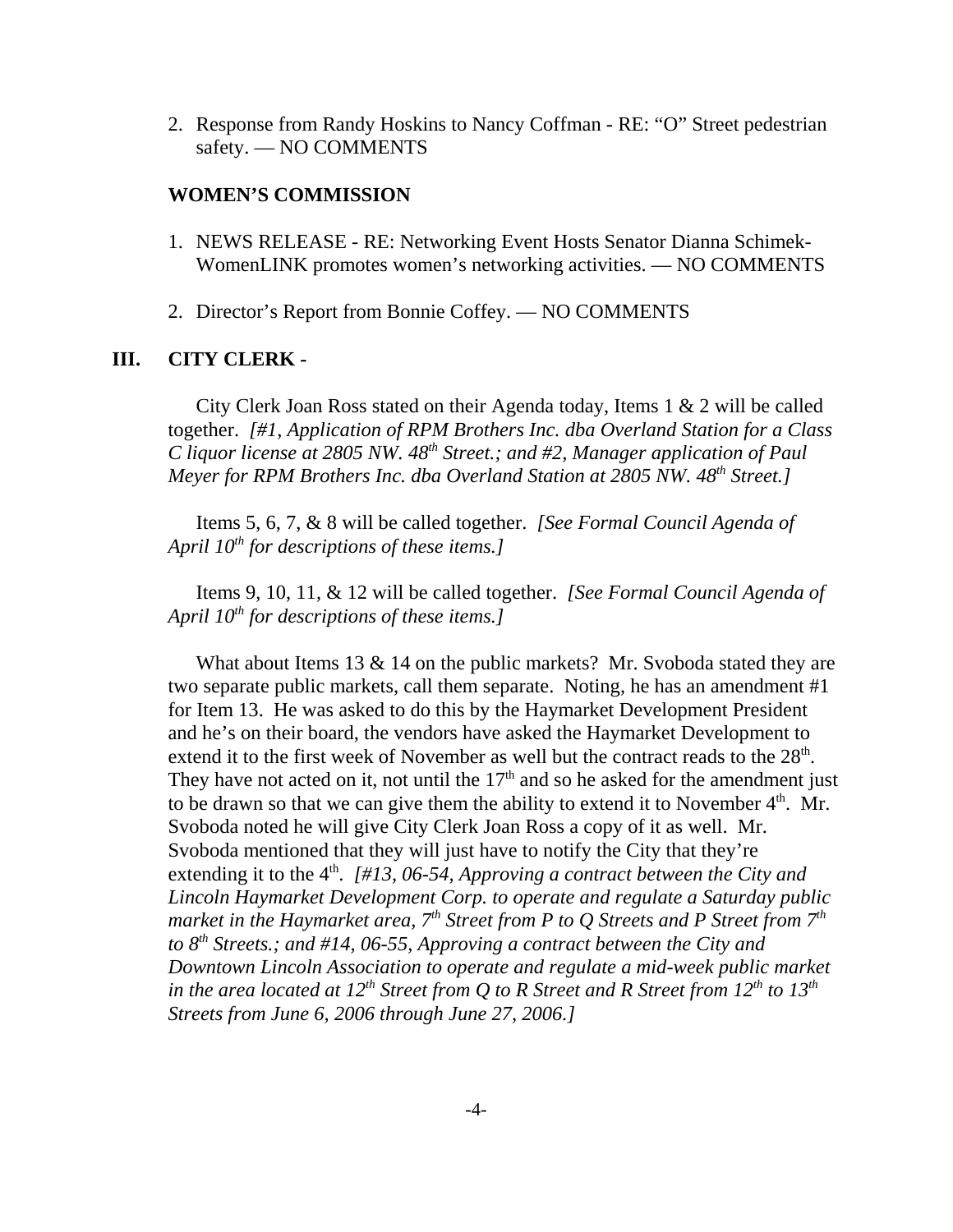Items 15 & 16 will be called together. *[#15, 06-56, Change of Zone 06011- Application of Elizabeth South Partners for a change of zone from R-1 Residential District to B-2 Planned Neighborhood Business District, on property generally located at South 70<sup>th</sup> Street and Pioneers Boulevard.; and #16, 06R-67, Use Permit 84B-Application of Elizabeth South Partners to reconfigure parking areas, add parking spaces and reduce the front yard setback along Pioneers Boulevard, in property generally located at South 70<sup>th</sup> Street and Pioneers Boulevard.]* 

They have already talked about the Schworer annexation agreement, not signed yet, but she thinks that is being redone.

#### **IV. COUNCIL REQUESTS/CORRESPONDENCE -**

#### **JON CAMP - NO COMMENTS**

- 1. Request to Doug Ahlberg to respond to email from Cary D. Agostino RE: The new air raid siren at Randolph Elementary School sound level. — NO **COMMENTS**
- 2. Response to Cary D'Agostino from Doug Ahlberg, Lincoln/Lancaster County Emergency Management - RE: Randolph School warning siren sound level. — NO COMMENTS
- 3. Email to Vice Mejer, Purchasing RE: Northeast Police Facility RFP. NO **COMMENTS**

#### **JONATHAN COOK -**

Mr. Cook asked Lynn Johnson (Parks & Recreation Director) how is it going with the project in Antelope Park given all the rain and so on? Nicole Fleck-Tooze (Public Works & Utilities Department) responded she thinks we are still pretty much on schedule, but she can double check and get back with him. Lynn Johnson noted it's a Watershed Management project that we are cooperating with so.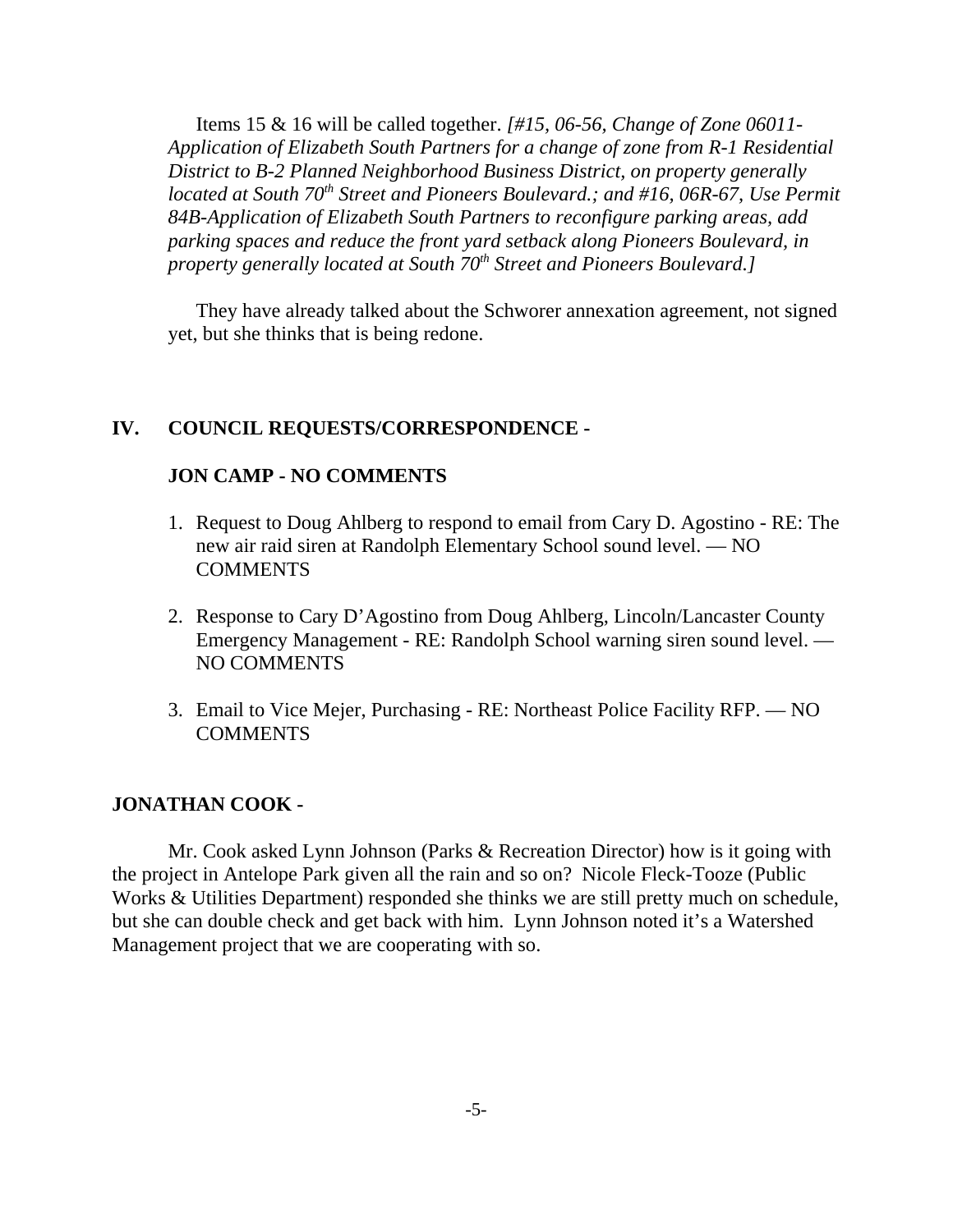#### **ROBIN ESCHLIMAN -**

Ms. Eschliman stated she has a question on the Haymarket Jazz in June contracts, it talks about how if they want to increase the maximum allowable percentage of stalls to be utilized for the sale of prepared food items or craft items from 50% to 55% that they have to have the Mayor sign off on it. Ms. Eschliman commented that just seems like such a minor thing is there some reason why the Mayor has to sign off on the proportion of crafts vs. food and is that something we can change and delegate back to the Haymarket. Dana Roper (City Attorney) replied not delegate it to the Haymarket, it is negotiated by the Urban Development Department and they will be able to explain it. Mark Bowen commented if he can interrupt for a second, you sent that e-mail. Ms. Eschliman replied yes. Mr. Bowen stated the City owns the market so that's the reason it has to come back to the Mayor for the final sign off. We could delegate it down some how, we could probably do it internally some how, but it does not happen all that often so that is why it has not been addressed before. Mr. Roper stated he thinks there has been on going concern that it does not turn into a crafts fair and so they have been very sensitive about the break down of food and other items.

She just wanted to pass on a thank-you to Karl (Fredrickson) from Dick Campbell. He was making a presentation about  $56<sup>th</sup>$  & Pine Lake the other day and he went out of his way to mention that he had a problem. She thinks it was along the  $56<sup>th</sup>$  Street side with entrances and he said I'm so glad Karl worked through that issue.

She thanked the Mayor for making that call to the Home Builders.

#### **DAN MARVIN -**

Mr. Marvin commented to Karl Fredrickson the cash reserve balance showed that there was like \$8 million plus in impact fees that had been reserved. Mr. Fredrickson commented he wouldn't say that they have been reserved, I think we have spent \$4.5 million to date. Actually cash out and the remaining at least in the streets, water and sewer are either appropriated through the Capital Improvement Program to be (inaudible). Lynn Johnson mentioned in the Parks budget we have not expended any of the funds, we have identified funds for next year's CIP. to begin expending.

Mr. Marvin commented we just had the ambulance service talk to us about how they are going to get an automatic vehicle locator to put inside the ambulances. He knows there was also some talk with the extra snow removal money that Public Works might consider doing that in the snow trucks. He thinks the priority should be to put it in the ambulances before the snow removal trucks.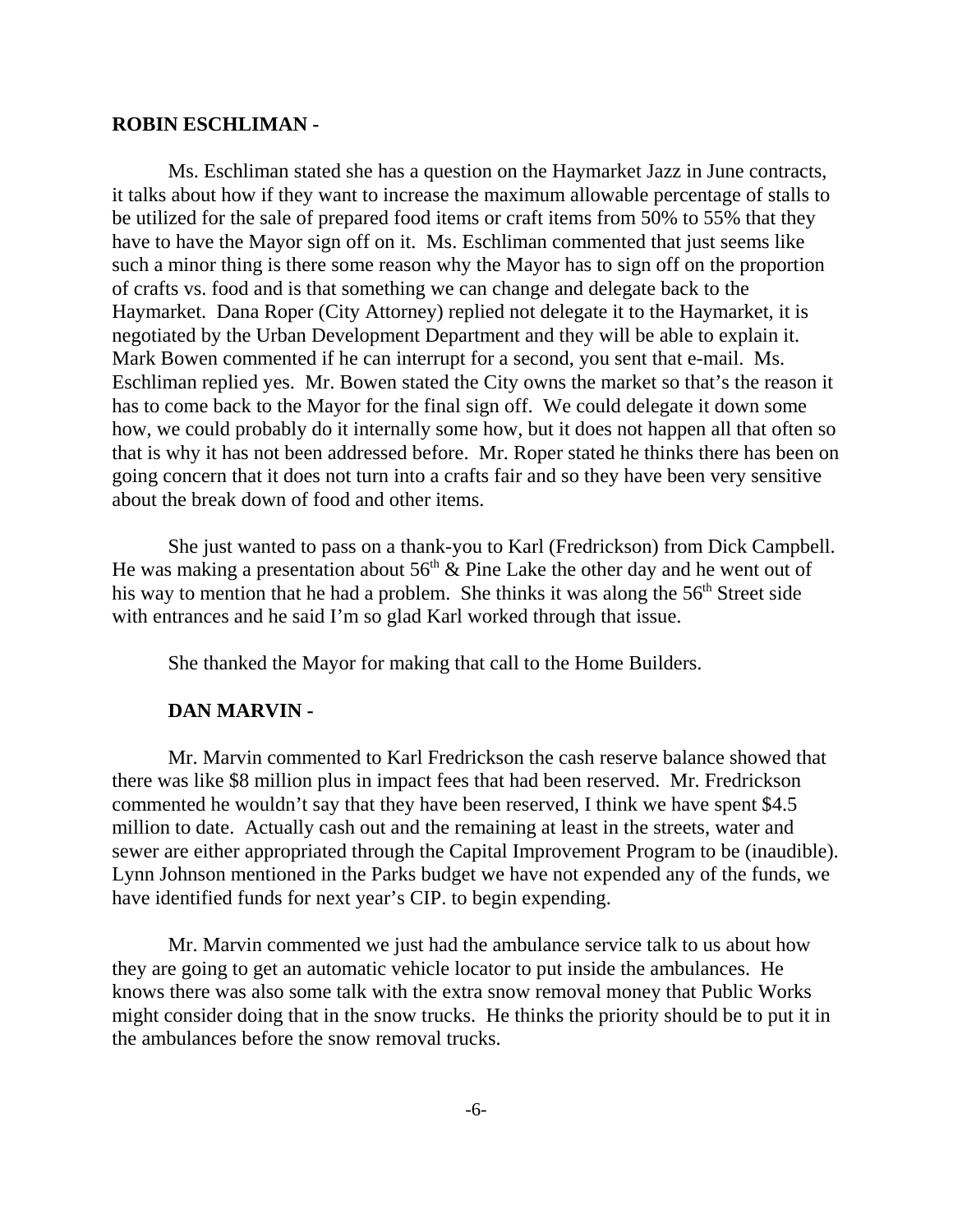1. Request to Marvin Krout, Planning Director/Michaela Hansen, Public Works & Utilities Dept./ OR Steve Henrichsen, Planning Dept. - RE: Requesting information on Annexation Agreements (RFI#2 - 04/06/06). — NO **COMMENTS** 

## **ANNETTE McROY - NO COMMENTS**

## **PATTE NEWMAN - NO COMMENTS**

1. E-Mail from Charles Stalder - RE: Concealed Weapons. — NO COMMENTS

### **KEN SVOBODA -**

Mr. Svoboda asked Police Chief Casady if he could attend the "Noon" Meeting to talk about the letter they received.? Police Chief Casady replied yes.

## **V. MISCELLANEOUS** -

- 1. E-Mail from Alisha Engle RE: Opposed to Super Target store being located in the neighborhood. — NO COMMENTS
- 2. E-Mail from Cary D'Agostino RE: Public safety siren volume. NO **COMMENTS**
- 3. Letter from Nancy Russell RE: Promoting decency in Lincoln.— NO COMMENTS
- 4. Letter from Bob Boyce RE: Participation in bike ride. NO COMMENTS
- 5. E-Mail from Bob & Meylonie Schatz RE: Thank you for dealing with Fat Nappy's. — NO COMMENTS '
- 6. E-Mail from Victor E. Covalt III RE: Respect bar in the city. NO **COMMENTS**
- 7. E-Mail from Stanley Oswald RE: Opposed to legislation passed on carrying guns. — NO COMMENTS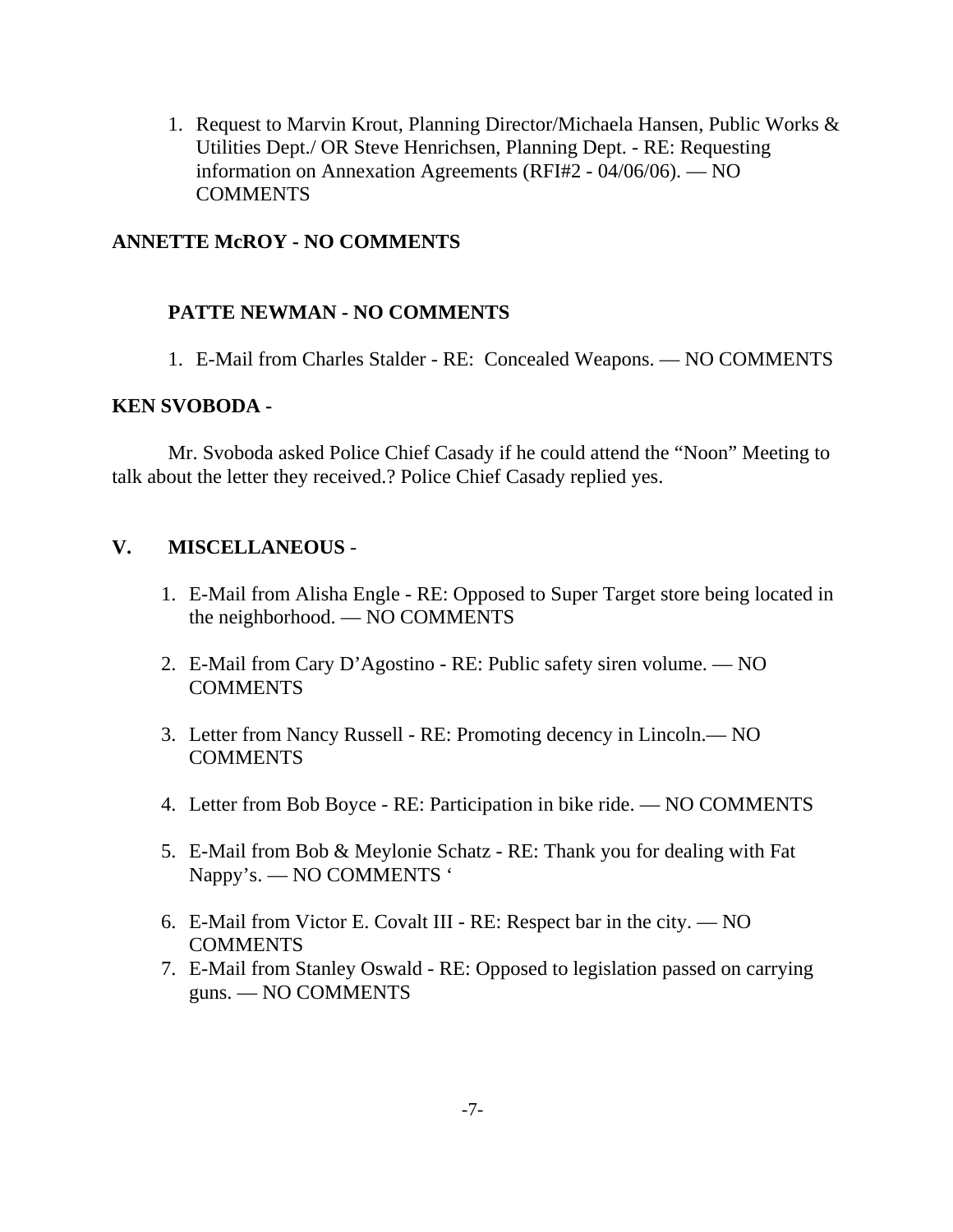- 8. E-Mail from Dave Brady RE: Proposed bike lanes for downtown. NO COMMENTS
- 9. Letter from Victor E. Covalt III, Ballew, Schneider, Covalt, Gaines & Engdahl Attorneys At Law - RE: Investigator Russ Fosler and the Lincoln Police Department. — NO COMMENTS
- 10. Letter from Ferne E. Williams RE: Opposed to Recent Approval of New Fees for Lincoln Electric System. — NO COMMENTS
- 11. E-Mail from Heidi Daringer & Landon Osborne RE: Property located at 1840 E Street/City Violation. — NO COMMENTS

# **AD D E N D U M - (For April**  $10^{th}$ **)**

## **I. MAYOR -**

- 1. NEWS RELEASE RE: Mayor's Town Hall Set For April  $11<sup>th</sup>$ . [Mayor Seng] reminded Council of the meeting earlier under "I. Mayor".] (See that discussion)
- 2. NEWS RELEASE RE: Mayor Seng's Public Schedule Week of April 8 through 14, 2006-Schedule subject to change. — NO COMMENTS
- 3. NEWS RELEASE RE: Candidate Forums and Debates Set For April  $18<sup>th</sup>$ .  $-$  NO **COMMENTS**
- 4. NEWS RELEASE RE: Mayor Seng Says Court Decision Affirming Impact Fees Clears Path For Growth. — Mayor Seng discussed this issue earlier under her comments. (See that discussion)

### **II. CITY CLERK - NONE**

### **III. CORRESPONDENCE**

### **A. COUNCIL REQUESTS/CORRESPONDENCE-**

### **JON CAMP -**

1. E-Mail to Vince Mejer, Purchasing with Attachments from Jon Camp and a response from Wynn Hjermstad, Urban Development - RE: Northeast Police Facility RFP - (See Attachments). — NO COMMENTS